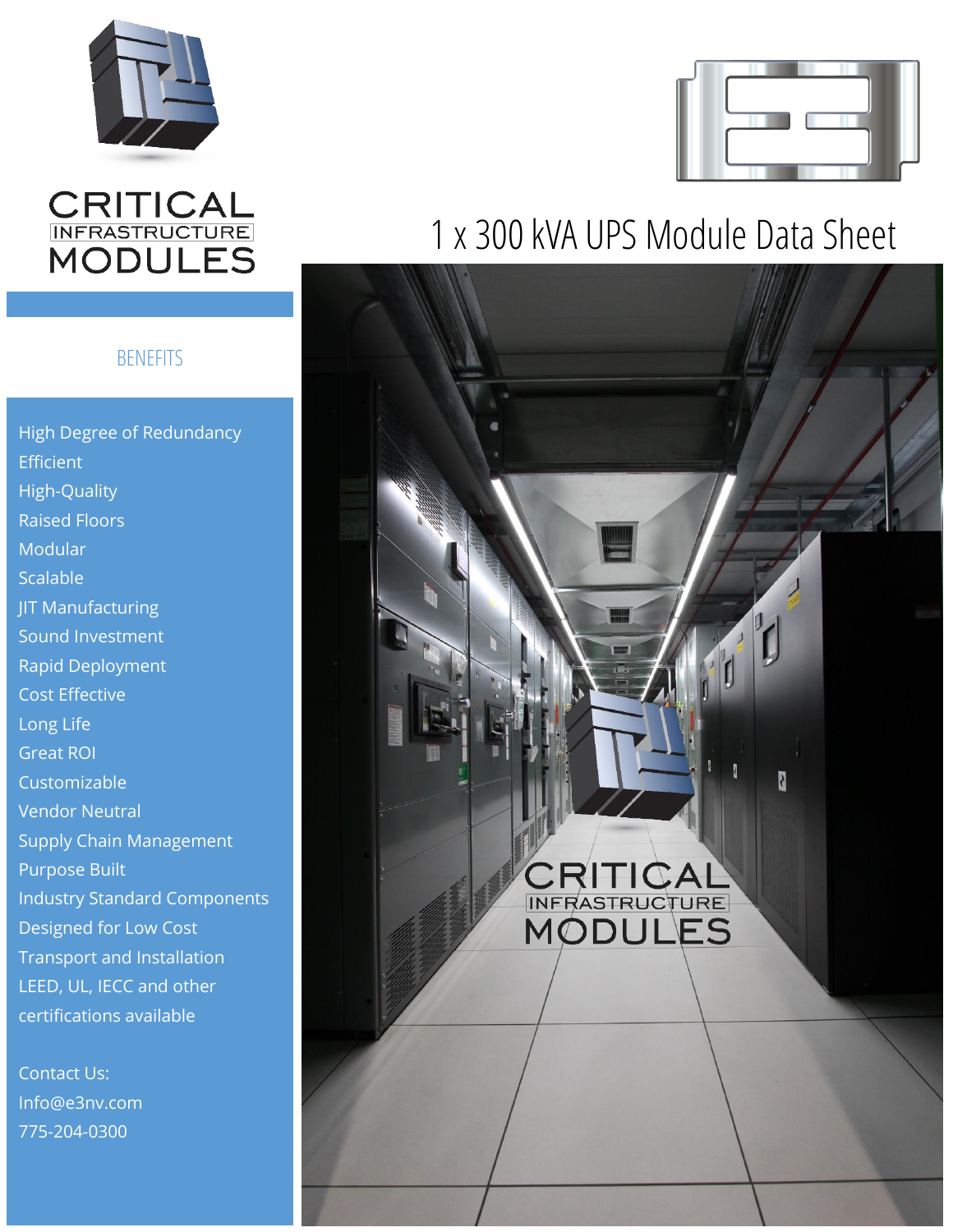

| Optional Features                                                                                                                            |
|----------------------------------------------------------------------------------------------------------------------------------------------|
| N+1, N+2, 2N For Any Component                                                                                                               |
| Awnings                                                                                                                                      |
| <b>Vestibules</b>                                                                                                                            |
| Landings/Stairs/Ramps                                                                                                                        |
| Heating                                                                                                                                      |
| Climate Control                                                                                                                              |
| FM 200 Fire Suppression                                                                                                                      |
| High-Strand/Super Flex Copper Wire                                                                                                           |
| Overhead Cable Trays                                                                                                                         |
| <b>Stationary or Mobile Units</b>                                                                                                            |
| <b>Water/Leak Detection</b>                                                                                                                  |
| Radiation Shielding*                                                                                                                         |
| EMP Hardening*                                                                                                                               |
| Ballistics Approved Panels*                                                                                                                  |
| <b>Stackable Units</b>                                                                                                                       |
| <b>Custom Configuration</b><br>Canadiante de cubinster de característica Componente unidelita con de la constantional de la componente de la |
|                                                                                                                                              |

Specifications are subject to change without notice. Component availability and lead times may vary.

#### Purchase Price: \$285,000

Standard Unit Base Price For volume or wholesale pricing please contact us.





1 x 300 kVA Modular UPS Unit

Contact Us:

[Info@e3nv.com](mailto:Info@e3nv.com)

#### 775-204-0300

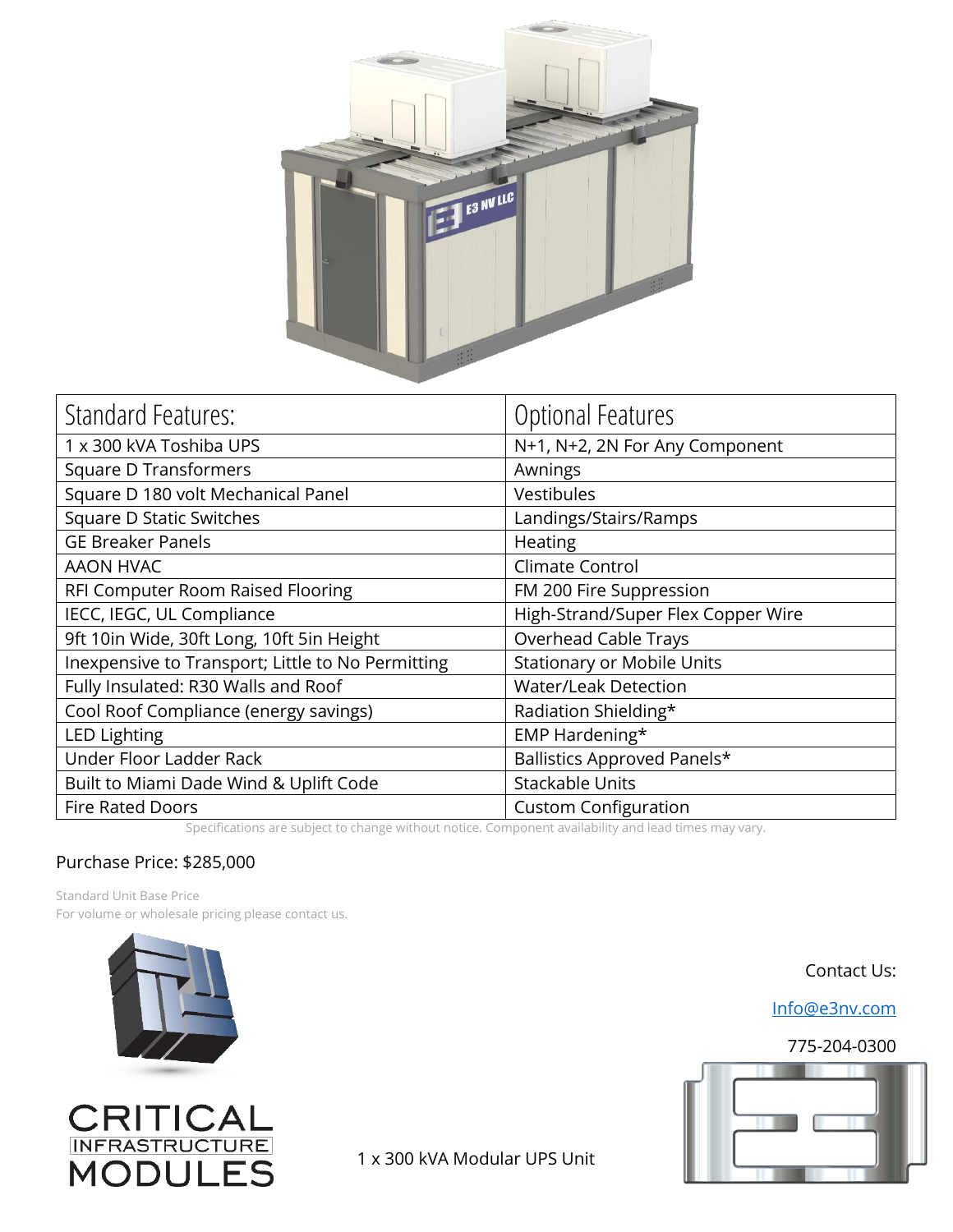

Noted above is a floor plan for a single UPS CIM from a top-down perspective with equipment labeled.

Below is a cut-away of a 300 kVA unit.



## Contact Us:

1-775-246-8111

E3 NV, LLC

#### info@e3nv.com

Modules can be configured side-by-side, end-to-end or stacked. Stacked units will require a custom configuration. The cut away above has several optional features selected such as the FM 200 fire suppression system. Air conditioners do not have to be rooftop units. Please contact us for customization options.